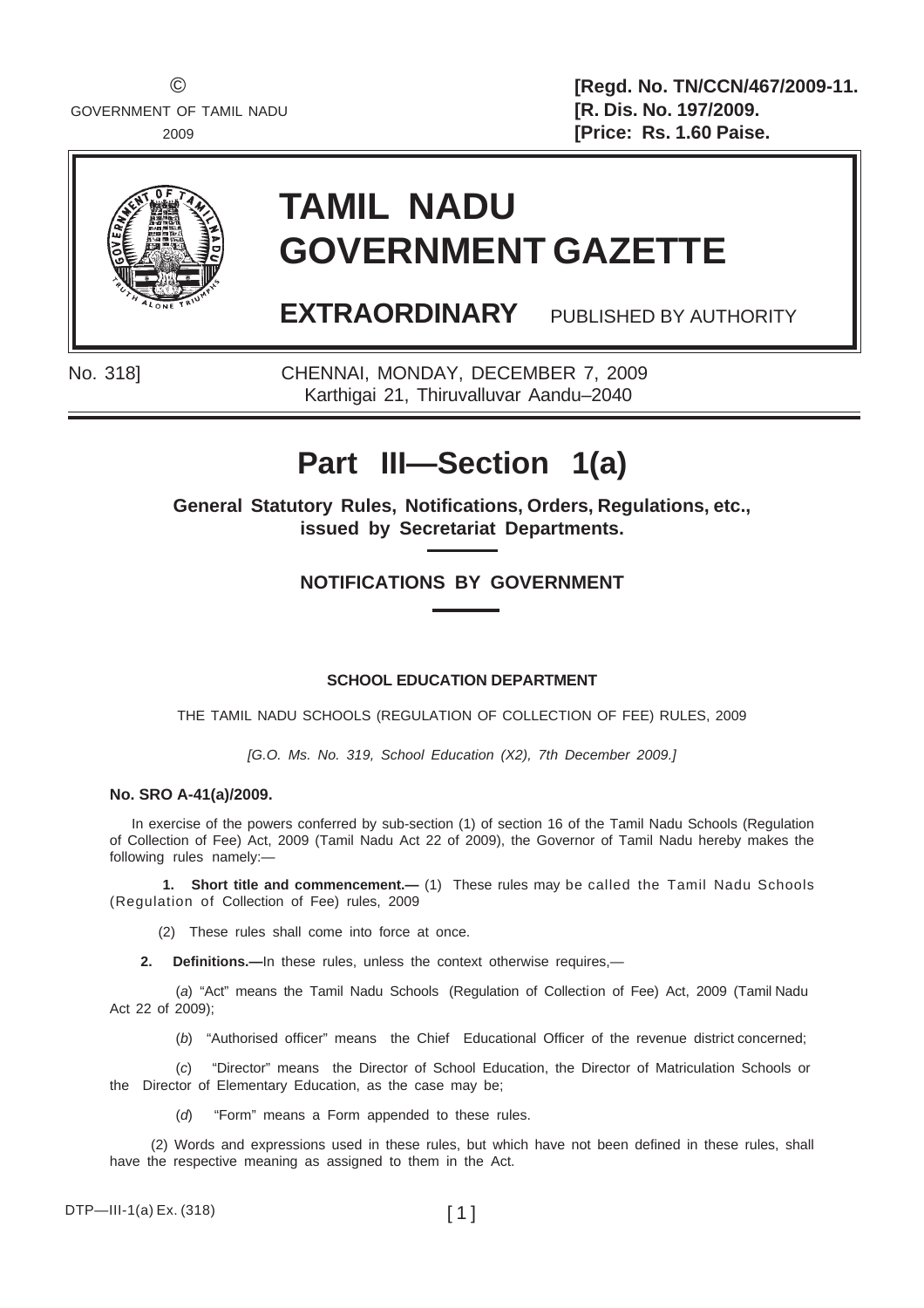### 2 TAMIL NADU GOVERNMENT GAZETTE EXTRAORDINARY

**3. Factors for determination of fee.—**The Committee, constituted under section 5 of the Act, shall, while determining the fee leviable by a private school, in addition to the factors specified in sub-section (1) of section 6 of the Act, also take in account, the following factors, namely:—

(*a*) *Locality of the school, namely,*

Rural area, Town Panchayat, Municipality, District Head Quarters, Corporation.

- (*b*) *Strength of the students.*
- (*c*) *Classes of study and*
- (*d*) *Status of the school, as indicated below:—*
	- (1) Schools having minimum infrastructure facilities as prescribed by the Government from time to time.
	- (2) Schools having infrastructure facilities more than that prescribed:*—*

(i) Schools having more than the minimum requirement of lab, more number of library books, classroom facilities and other sanitary and drinking water facilities.

(ii) Schools having more than adequate classroom facilities, lab facilities, library area, number of books, very good sanitation facilities, highly protected drinking water facilities and other sanitary facilities together with high percentage of results.

(iii) Schools fully equipped with modern facilities like Air Conditioner together with 100% results.

**4. Maintenance of Accounts.—**(1) Every private school shall keep separate accounts for different kinds of transactions, namely fees collected, grants received, financial assistance received, payments of salary to staff, purchase of machinery and equipments, laboratory articles, library books, stationary and other expenditure incurred.

(2) Every private school shall keep the registers, accounts and records within the premises of the educational institution. They shall be made available at all reasonable times for inspection by the Authorised officer.

(3) Accounts maintained by private school together with all vouchers relating to various items or receipts and expenditure shall be preserved by that school until the audit of accounts is over and objection, if any, raised is settled.

(4) The Authorised officer, and the District committee members shall, at all reasonable times, have free access to the books, registers, accounts, records, documents, securities, cash and other property belonging to or in the custody of every Private School and may summon any person in whose possession they are, to produce the same.

(5) The Authorised officer or the District committee members who have made search and inspection of any private school shall send a report with relevant records to the Director.

**5. Submission of Returns.—**(1) Every Private school shall submit to the Appropriate Officer an annual financial return in the Form for the period ending with 31st of March of every year, not later than the 1st day of July of every year or within such further time as may be permitted by the authorized officer. The return shall bear the signature of the Secretary or Correspondent or Principal of the Private School.

(2) In addition to the returns refer to in sub-rule (1) above, every private school shall within such time, or within such extended time, as may be fixed by the Authorised officer furnish such returns, statistics or other information that may be required, from time to time by him.

**6. Constitution of District Committee.—**The District Committee in every revenue district shall consist in addition to the Chief Educational Officer of the district as Chairperson, the following members, namely:—

| (a) District Educational Officer at the district headquarters             | $\sim$ | Member- Secretary. |
|---------------------------------------------------------------------------|--------|--------------------|
| (b) All Other District Educational Officers in the district               |        | Member.            |
| (c) Inspector of Matriculation Schools having jurisdictioin over the area |        | Member.            |
| (d) District Elementary Educational Officer of the district               |        | Member.            |